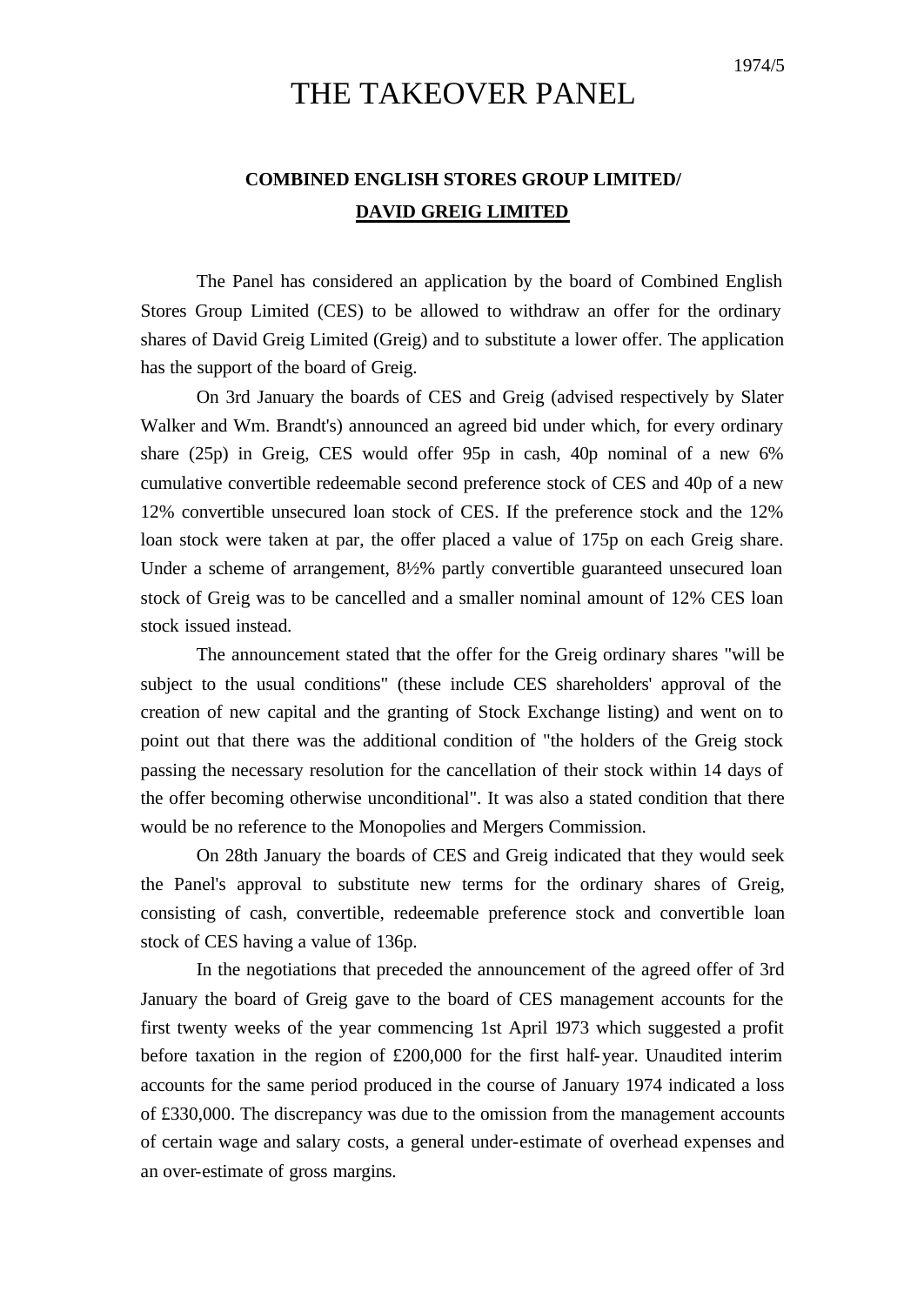Rule 8 of the City Code states that before withdrawing an offer the Panel must "be consulted". This has always been understood, and will continue to be applied, as requiring the Panel' s consent to any withdrawal or downward revision of an offer.

As the Panel has pointed out on previous occasions, the withdrawal of a public offer, once announced, is a matter of serious concern since such offers affect market values. This is particularly so when the offer is being withdrawn or revised on the ground that the offer was too high, since a false market will have been created. Thus shares in the offeree company may have been bought at a price above the previous market price in the belief that the offer would be proceeded with, and existing shareholders may have refrained from selling for the same reason.

In a statement issued on 15th January, the Panel indicated that an unforeseen change in general economic circumstances did not in itself justify the withdrawal or revision of an offer and that to justify unilateral withdrawal, the Panel would normally require some circumstance of an entirely exceptional nature and amounting to something of the kind which would frustrate a legal contract. This case does not arise out of a change in economic circumstances but turns on a mistake in the preparation of figures for a past period.

The Panel is satisfied that the board of CES entered into the agreed bid of 3rd January in the belief that the profits of Greig for the six months ended 30th September 1973 were of the order of £200,000, whereas the facts now point to a loss of £330,000. The board of Greig has explained that the errors arose because the amalgamation of the three undertakings that went to form the present company was far from complete by the autumn of 1973 and the preparation of accurate management accounts for the combined undertaking presented difficulties. They do not however, seem to have explained this clearly enough to the board of CES. It was agreed by the parties that it would have required a detailed audit to discover the inadequacies of the Greig management accounts. The Panel is satisfied that the board of CES entered into the bid on an understanding about the level of recent profits which proved to be wrong.

In reaching a decision in this case, it is material that there were no substantial purchases of shares at the original offer price from directors or substantial holders of shares. No question arises of the application of Rules 10, 34 or 35. At the same time there were purchases in the market after the announcement of 3rd January at prices in excess of that of the proposed revised offer. The Panel was informed that because of changes in market conditions the value of the 3rd January offer at the time of the announcement of the proposed revised offer was about 165p.